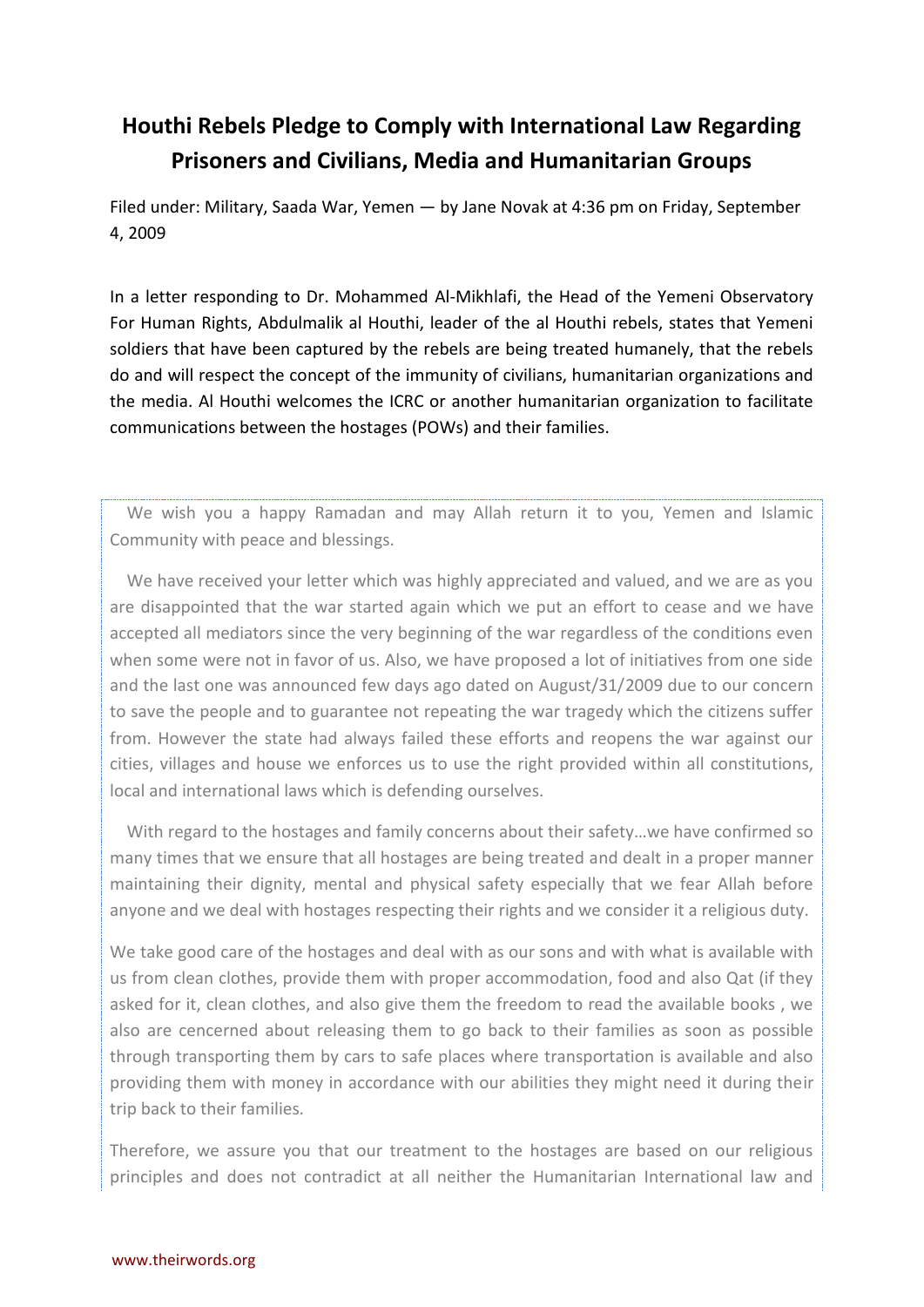conventions with regard to the hostages which include the provisions you mentioned in your letter and as we clarified above we treat them so much better than what is provided in the laws and conventions.

We will never allow in any case treating the hostages in a brutal manner or imprison then in dangerous place and we maintain their safety as we do to ours. With regard to the hostages communicating with their families, this is a right provided to them however the impediment is the siege Sa'ada faces and disconnection of communication. We can seek for other recourses to accomplish this through the international organizations like the Red Cross if the State allows it to come in to these areas or through local organization like yours.

We highly appreciate what was mentioned in your letter and your previous press releases with regard to the war and you calling to stop targeting the civilians and allowing aid associations to do their job in the governorate and we would like to assure you that this has been always what we call for since the first war.

We were hoping from your organization and other civil society organizations to move and call the State to comply with the Humanitarian Local and Internal Laws to stop its methodology of using torture ways with our hostages and prisoners and others in the official and non-official prisons. Where in some cases it reached to the death of so many people due to the harsh and torture against them and not providing the health care needed. We have mentioned this in so many reports from our offices and also international organizations and unfortunately your organization and other organizations did not move properly to pressure the State to stop these clear and obvious irregularities which is not hidden on anyone.

Finally, we would like to confirm again that we are in this imposed war we commit to the humanitarian international laws with regard to protecting civilians and dealing with the hostages and the neutral associations and entities like the international and aid organizations and media.

We enclose hereinafter our responses to the recommendations addressed by Human Rights Watch with this regard. We are really thankful to your concern and interest in ceasing this unfair war where clear irregularities against human rights are being committed and also criminal war are being documented. We appreciate your invitation to the dialogue and stopping violence which we always called for.

**Press Office of Sayed / Abdulmalik BadrAl-Din Al-Houthi**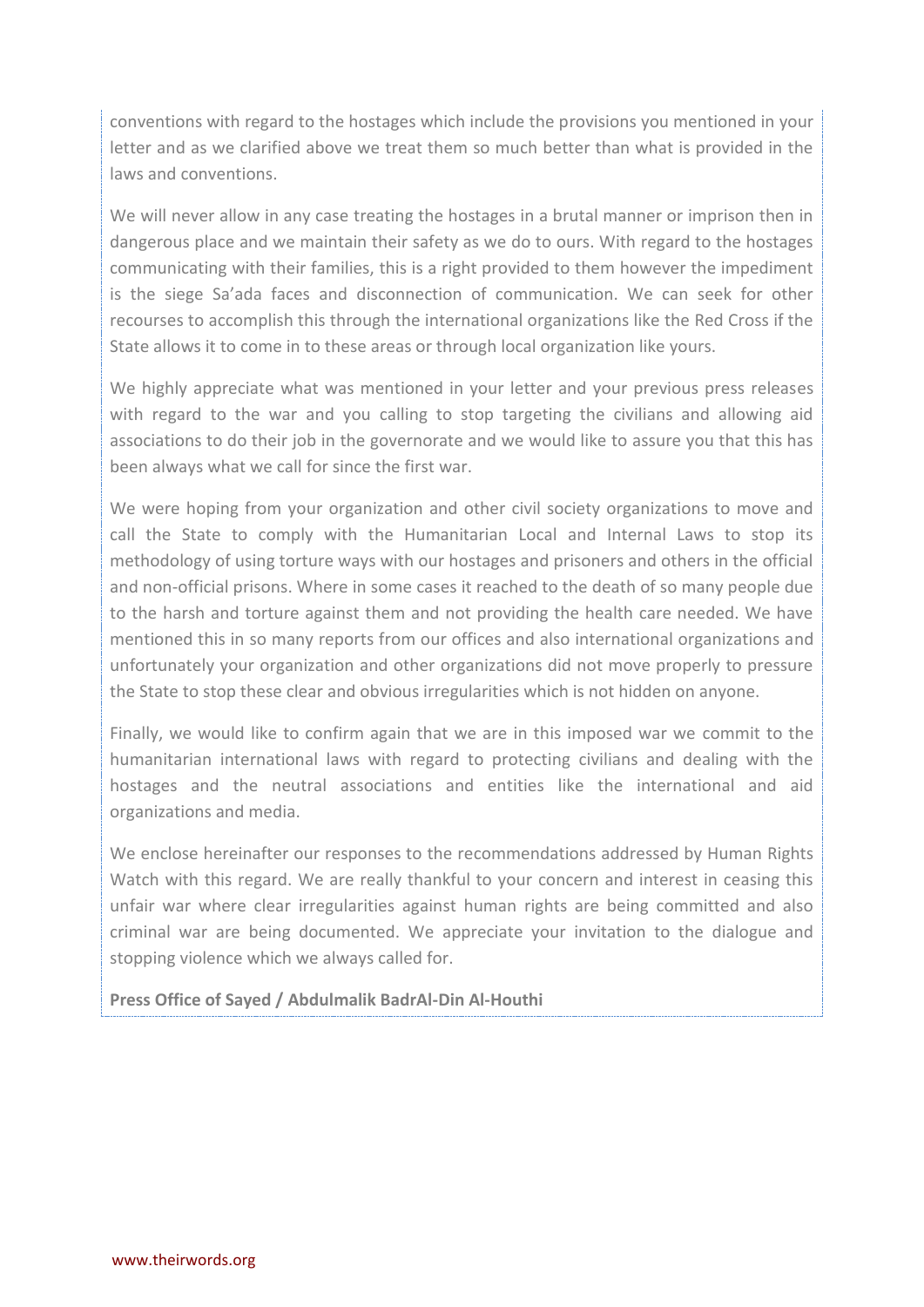## This is their earlier reply to Human Rights Watch

the executive director Mr./Kenneth Roth, Human Rights Watch

Ms/ Sarah Leah Whitson, Middle East and North Africa

 First of all, we thank you for your interest in the tragic situation in (the province Sa'da) and other provinces affected by the war.

 We have followed with great interest the reports handed down by your organization which are a remarkable effort we appreciate it, and addressed to us on your recommendations in the report we would like to clarify the following points:

 -First what was in the recommendation to us: (we must treat the civilian population under our control – including displaced persons – in accordance with international humanitarian law and international law of human rights, including the United Nations Guiding Principles on Of internal displacement.)

 regarding to this, we assure you our deep concern on threatening the civilian population humanely guaranteed all the rights enshrined in international humanitarian law, international law of human rights, including the United Nations Principles on Internal Displacement, we do not see any conflict between those principles and our religion that we believe in.

 We also affirm our commitment to spare civilians and to avoid armed conflict and contribute to the promotion, protection and strive to preserve the lives, property and dignity, and we consider ourselves part of those civilians did not take up arms only to defend ourselves, and recall that the first war waged by the Authority in 2004, we targeting civilians in their towns and villages by random aerial bombardment, authorities argue that the devastating war behind flimsy excuses and false, like saying that we put the flag of Hezbollah instead of the Yemeni flag, claiming prophecy sometimes and at other times claiming the Imama, the transformation of the Zaidi sect to Imami Shi'ism, and such charges If we assume they do not justify the validity of the Government of a comprehensive declaration of war on its citizens.

You will note that we urge our supporter after each agreement for a cease-fire not to take any reprisals against those who committed crimes against the civilian population,to keep the civil peace and the continuation of the cease-fire and avoid a return to war, and this does not comply the authority.

As you know, the Authority imposed attended a comprehensive international organizations and media from entering (the province of Sa'da),including your organization to ensure that no one would revealed crimes against civilians.